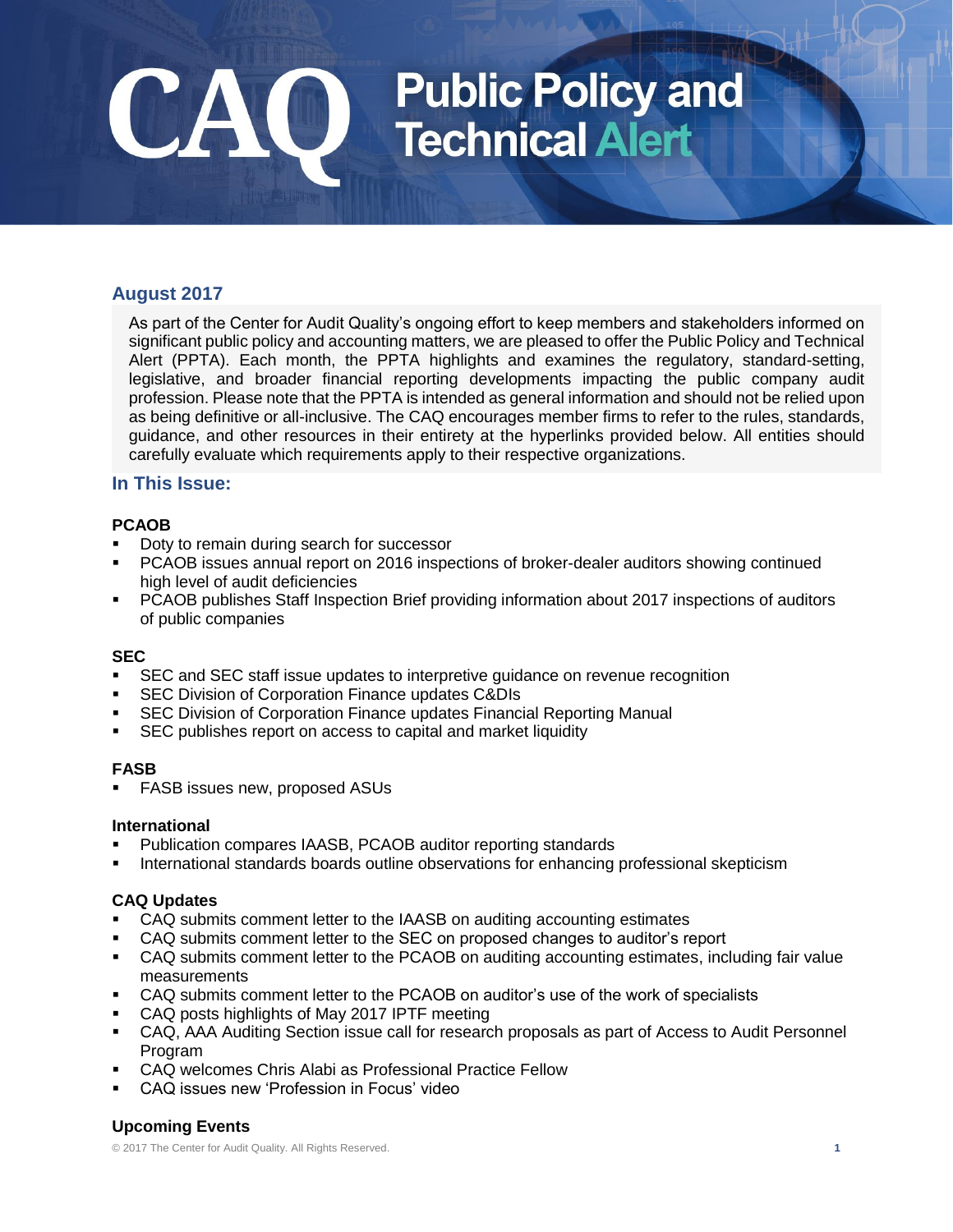# **PCAOB**

CA

### **Doty to remain during search for successor**

Securities and Exchange Commission (SEC or Commission) Chairman Jay Clayton on August 11 [announced](https://www.sec.gov/news/public-statement/clayton-statement-pcaob-2017-08-11) that James Doty has agreed to continue to serve as Chairman of the PCAOB as the SEC begins the process for appointing Doty's successor and new PCAOB Board members. The Sarbanes-Oxley Act provides that the PCAOB is governed by a Board of five members — two of whom must be certified public accountants, and three of whom must not be — serving for staggered five-year terms. Clayton noted that, of the five PCAOB Board seats, one is vacant, two are held by members whose terms have expired, and one is held by a member whose term will expire in two months.

### **PCAOB issues annual report on 2016 inspections of broker-dealer auditors showing continued high level of audit deficiencies**

The Public Company Accounting Oversight Board (PCAOB) on August 18 issued the *[Annual](https://pcaobus.org/Inspections/Documents/BDA-Interim-Inspection-Program-2017.pdf)  [Report on the Interim Inspection Program Related to Audits of Brokers and Dealers.](https://pcaobus.org/Inspections/Documents/BDA-Interim-Inspection-Program-2017.pdf)* The report focuses on the audits and related attestation engagements covered by the inspections during 2016 and describes independence findings and audit, attestation, and other deficiencies observed from these inspections. In addition, the report:

- Provides a summary of firms and engagements inspected pursuant to the interim inspection program since its inception in 2011 and a summary of the inspection results;
- **•** Discusses actions needed by firms; and,
- Describes next steps of the interim inspection program.

A [Fact Sheet](https://pcaobus.org/News/Releases/Pages/fact-sheet-broker-dealer-annual-report-081817.aspx) is also available.

### **PCAOB publishes Staff Inspection Brief providing information about 2017 inspections of auditors of public companies**

The PCAOB Division of Registration and Inspections on August 30 published a [Staff Inspection](https://pcaobus.org/Inspections/Documents/inspection-brief-2017-3-issuer-scope.pdf)  [Brief](https://pcaobus.org/Inspections/Documents/inspection-brief-2017-3-issuer-scope.pdf) providing information about the 2017 PCAOB inspections of registered audit firms and their audits of issuers. The brief is intended to help investors, auditors, and others understand the areas of significant audit risks targeted by PCAOB inspectors, and encourage auditors to work to improve audit quality.

The Staff Inspection Brief identifies the following key areas of focus for inspectors in 2017:

■ Audit areas where inspectors have identified deficiencies in the past, such as assessing and responding to risks of material misstatement;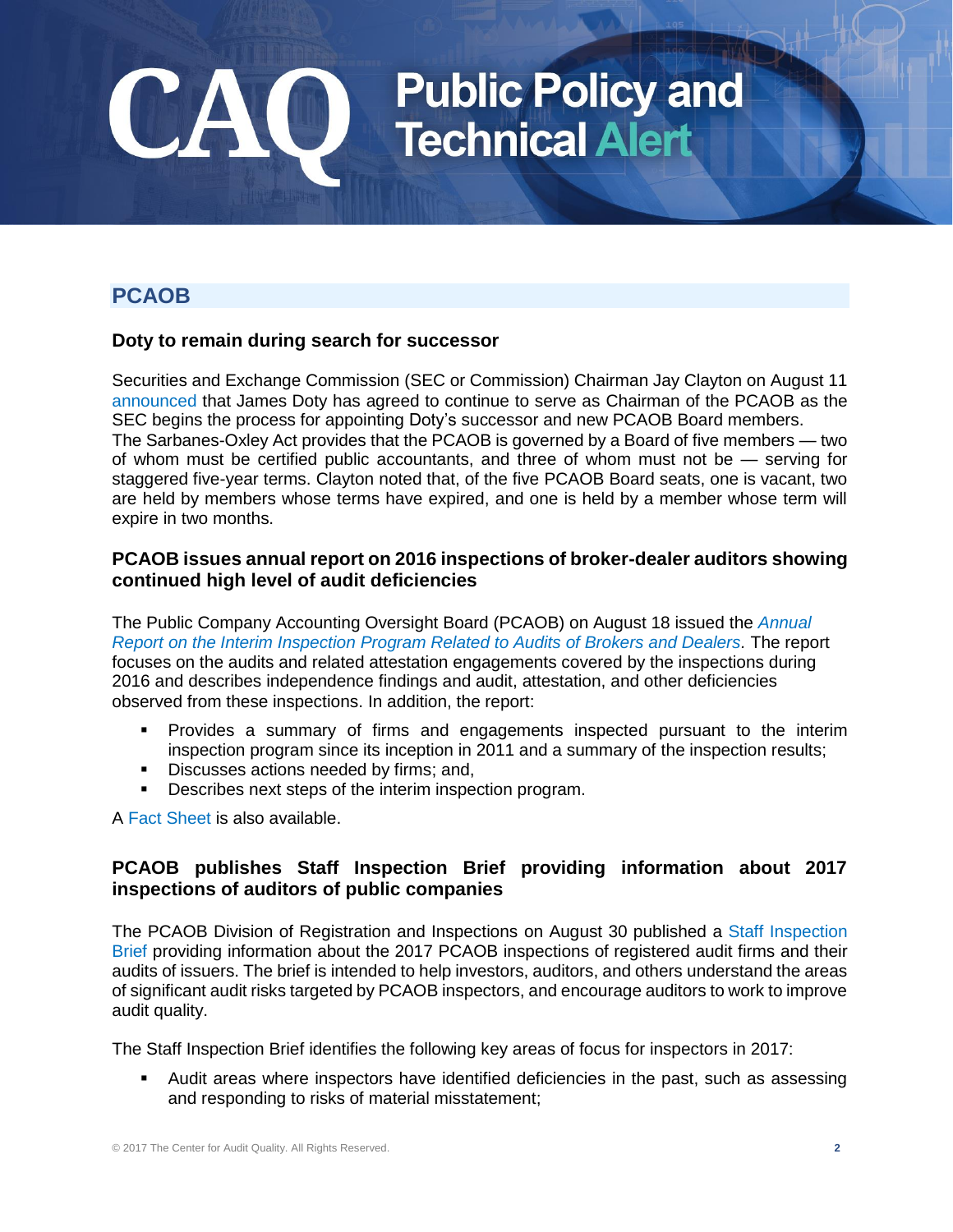- Audit areas affected by recent economic developments, including the high rate of merger and acquisition activity and fluctuations in oil and natural gas prices;
- Financial reporting areas that require significant judgment, including going concern considerations and income tax disclosures;
- An audit firm's compliance with new transparency rules ;
- **Preparation for new accounting standards issued by the Financial Accounting Standards** Board (FASB) related to revenue recognition and lease accounting;
- Work by other auditors on multinational audits;
- The auditor's use of information technology, particularly software audit tools; and,
- **•** The audit firm's system of quality control.

The appendix to the Staff Inspection Brief also contains additional information on the inspection program, industry sector and market capitalization demographics, and inspection data for public company audits from the 2014 through 2016 inspections.

# **SEC**

CA

### **SEC and SEC staff issue updates to interpretive guidance on revenue recognition**

On August 18 the SEC [issued](https://www.sec.gov/news/press-release/2017-145) two releases and the SEC staff released a Staff Accounting Bulletin to update interpretive guidance regarding the FASB's Accounting Standards Codification (ASC) Topic 606, *Revenue from Contracts with Customers*:

- *[Commission Guidance Regarding Revenue Recognition for Bill-and-Hold Arrangements](https://www.sec.gov/rules/interp/2017/33-10402.pdf)*. This interpretive release updates existing guidance for bill-and-hold arrangements by stating that upon adoption of ASC Topic 606, registrants should no longer rely on the guidance in Securities Exchange Act Release No. 23507 and Accounting and Auditing Enforcement Release No. 108, *In the Matter of Stewart Parness* (AAER 108), to recognize revenue for such arrangements. Until a registrant adopts ASC Topic 606, it should continue referring to the guidance included in Securities Exchange Act Release No. 23507 and AAER 108.
- *[Updates to Commission Guidance Regarding Accounting for Sales of Vaccines and](https://www.sec.gov/rules/interp/2017/33-10403.pdf)  [Bioterror Countermeasures to the Federal Government for Placement into the Pediatric](https://www.sec.gov/rules/interp/2017/33-10403.pdf)  [Vaccine Stockpile or the Strategic National Stockpile.](https://www.sec.gov/rules/interp/2017/33-10403.pdf)* This release states that consistent with ASC Topic 606, manufacturers should recognize revenue for vaccines that are placed into the Vaccines for Children Program and the Strategic National Stockpile. The release states that until a registrant adopts ASC Topic 606, it should continue referring to the guidance included in the original 2005 guidance.
- *[Staff Accounting Bulletin No.](https://www.sec.gov/interps/account/sab116.pdf) 116*. Staff Accounting Bulletin (SAB) No. 116 brings existing SEC staff guidance into conformity with ASC Topic 606. The SAB modifies SAB Topic 13, *Revenue Recognition;* SAB Topic 8, *Retail Companies;* and Section A, *Operating-Differential Subsidies* of SAB Topic 11, *Miscellaneous Disclosure*. SAB No.116 applies upon a registrant's adoption of ASC Topic 606. Until such time, registrants should continue referring to prior staff guidance on revenue recognition.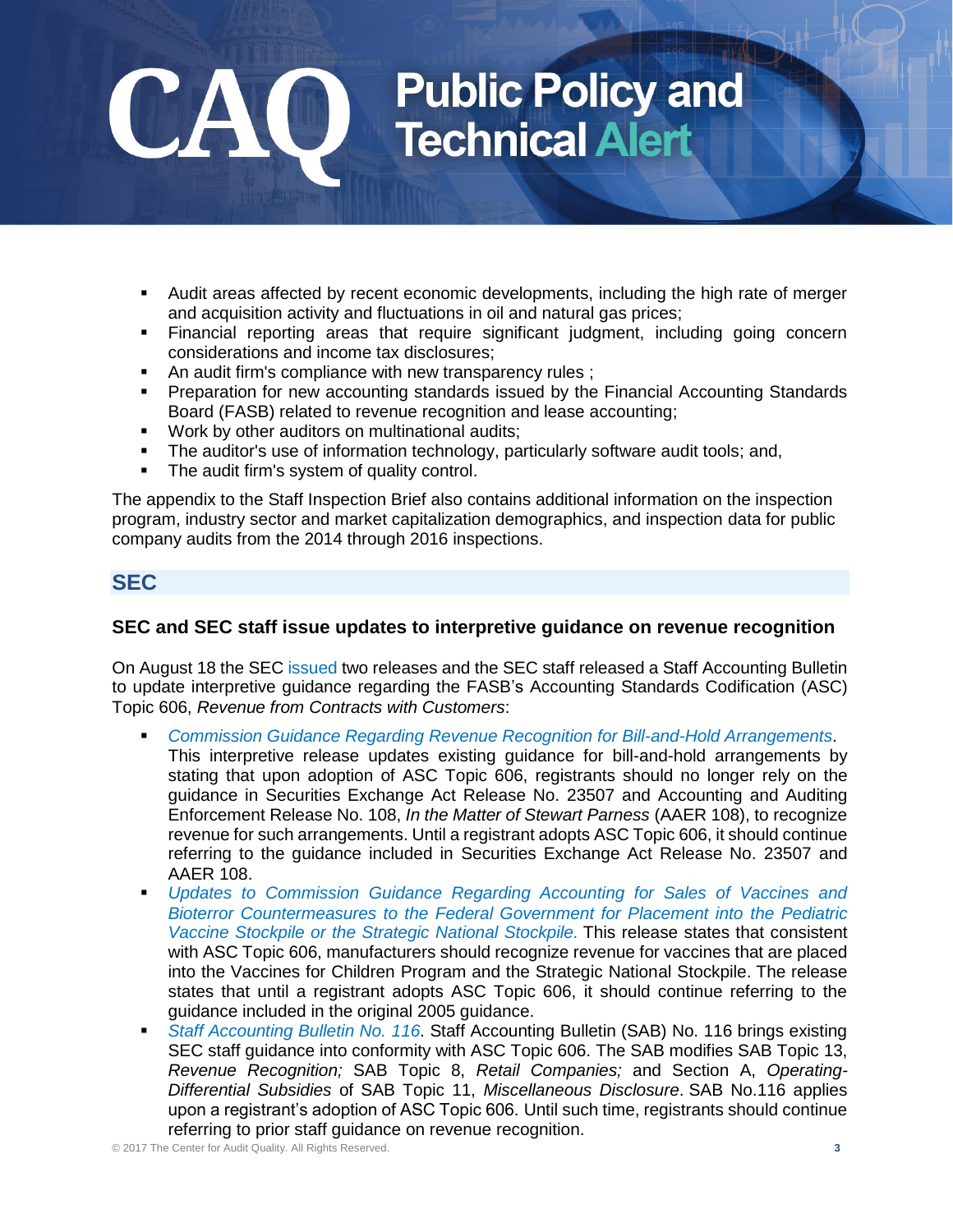# **SEC Division of Corporaton Finance updates C&DIs**

The SEC's Division of Corporation Finance updated the following Compliance and Disclosure Interpretations (C&DIs):

- **Fixing America's Surface Transportation (FAST) Act** (Updated 8/17/17)
	- o [Updated C&DI Question 1](https://www.sec.gov/divisions/corpfin/guidance/fast-act-interps.htm)
- **Securities Act Forms** (Updated 8/17/17)
	- o Section 101. Securities Act Forms Generally
		- [New C&DI Question 101.04](https://www.sec.gov/divisions/corpfin/guidance/safinterp.htm#101.04)
		- [New C&DI Question 101.05](https://www.sec.gov/divisions/corpfin/guidance/safinterp.htm#101.05)

## **SEC Division of Corporation Finance updates Financial Reporting Manual**

The Division of Corporation Finance on August 25 updated the following sections of the [Financial](https://www.sec.gov/divisions/corpfin/cffinancialreportingmanual.shtml)  [Reporting Manual:](https://www.sec.gov/divisions/corpfin/cffinancialreportingmanual.shtml)

- New section Describes communications with the Division of Corporation Finance's Office of Chief Accountant (CF-OCA) and provides contact information.
- 2065, Index Revisions to clarify that questions about applying the guidance on abbreviated financial statements to a predecessor entity should be directed to CF-OCA.
- 10220.1, 10220.5 Revisions to clarify the guidance on the omission of financial information from draft and filed registration statements.

### **SEC publishes report on access to capital and market liquidity**

The SEC's Division of Economic and Risk Analysis on August 8 published the report, *[Access to](https://www.sec.gov/files/access-to-capital-and-market-liquidity-study-dera-2017.pdf)  [Capital and Market Liquidity](https://www.sec.gov/files/access-to-capital-and-market-liquidity-study-dera-2017.pdf)*, describing trends in primary securities issuance and secondary market liquidity, and assessing how those trends relate to post-crisis regulatory reforms. The report was requested by Congress as part of the fiscal year 2016 appropriations process.

The report includes a survey and analysis of recent academic literature, as well as original analyses drawn from publicly available databases and non-public regulatory filings. It examines the issuance of debt, equity, and asset-backed securities, as well as activity and liquidity in U.S. Treasuries, corporate bonds, single-name credit default swaps, and bond funds. Specifically, the report identifies trends for unregistered offerings, such as those under Regulation D and Regulation Crowdfunding, as well as fixed income transactions, fixed income quotations, and broker-dealer financial positions.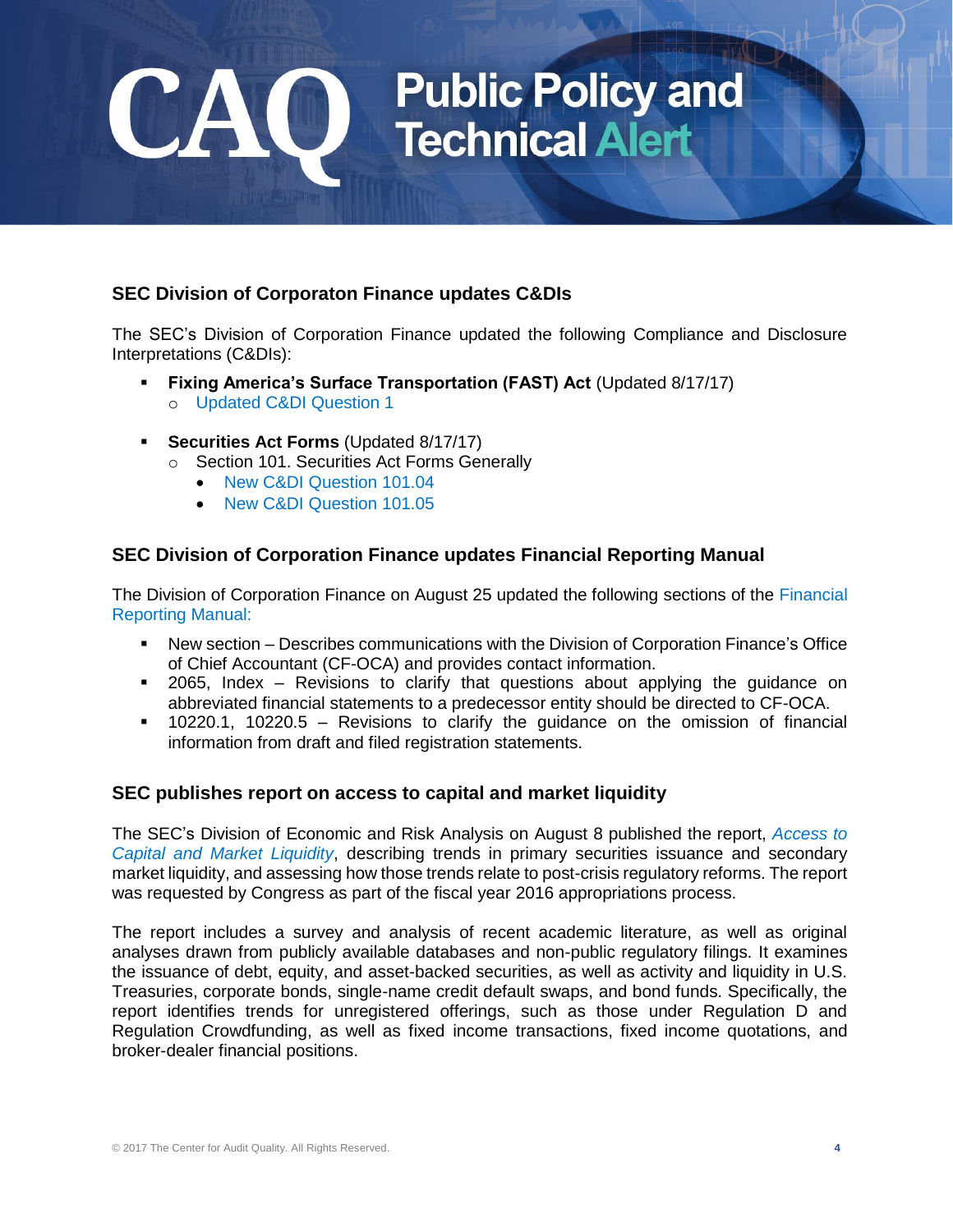# **FASB**

# **FASB issues new, proposed ASUs**

In August, the FASB issued one new Accounting Standards Update (ASU) and one proposed ASU:

**EXECU 2017-12, Derivatives and Hedging (Topic 815): Targeted Improvements to Accounting** *[for Hedging Activities](http://fasb.org/jsp/FASB/Document_C/DocumentPage?cid=1176169282347&acceptedDisclaimer=true)*

Issued on August 28, the ASU better aligns hedge accounting with an organization's risk management activities in the financial statements. The ASU also simplifies the application of hedge accounting guidance in areas where practice issues exist. In particular, the ASU intends to improve accounting for hedging activities by:

- $\circ$  Expanding hedge accounting for nonfinancial and financial risk components and amending measurement methodologies to more closely align hedge accounting with a company's risk management activities;
- $\circ$  Decreasing the complexity of preparing and understanding hedge results through eliminating the separate measurement and reporting of hedge ineffectiveness;
- $\circ$  Enhancing transparency, comparability, and understandability of hedge results through enhanced disclosures and changing the presentation of hedge results to align the effects of the hedging instrument and the hedged item; and,
- $\circ$  Reducing the cost and complexity of applying hedge accounting by simplifying the manner in which assessments of hedge effectiveness may be performed.

For public business entities, the ASU is effective for fiscal years beginning after December 15, 2018, and interim periods within those fiscal years. For all other entities, the ASU is effective for fiscal years beginning after December 15, 2019, and interim periods beginning after December 15, 2020. Early application is permitted in any interim period after issuance of the ASU for existing hedging relationships on the date of adoption and the effect of adoption should be reflected as of the beginning of the fiscal year of adoption (that is, the initial application date).

A *[FASB In Focus](http://fasb.org/cs/ContentServer?c=FASBContent_C&pagename=FASB%2FFASBContent_C%2FGeneralContentDisplay&cid=1176169280252)* provides an overview of the new ASU.

▪ Proposed ASU, *[Not-For-Profit Entities \(Topic 958\): Clarifying the Scope and Accounting](http://fasb.org/jsp/FASB/Document_C/DocumentPage?cid=1176169227919&acceptedDisclaimer=true)  [Guidance for Contributions Received and Contributions Made](http://fasb.org/jsp/FASB/Document_C/DocumentPage?cid=1176169227919&acceptedDisclaimer=true)*

Issued on August 3, the proposed ASU intends to clarify and improve the scope and the accounting guidance for contributions received and made, primarily by not-for-profit organizations.

A *[FASB in Focus](http://fasb.org/cs/ContentServer?c=FASBContent_C&pagename=FASB%2FFASBContent_C%2FGeneralContentDisplay&cid=1176169224088)* provides an overview of the proposed amendments. The deadline for submitting comments is November 1, 2017.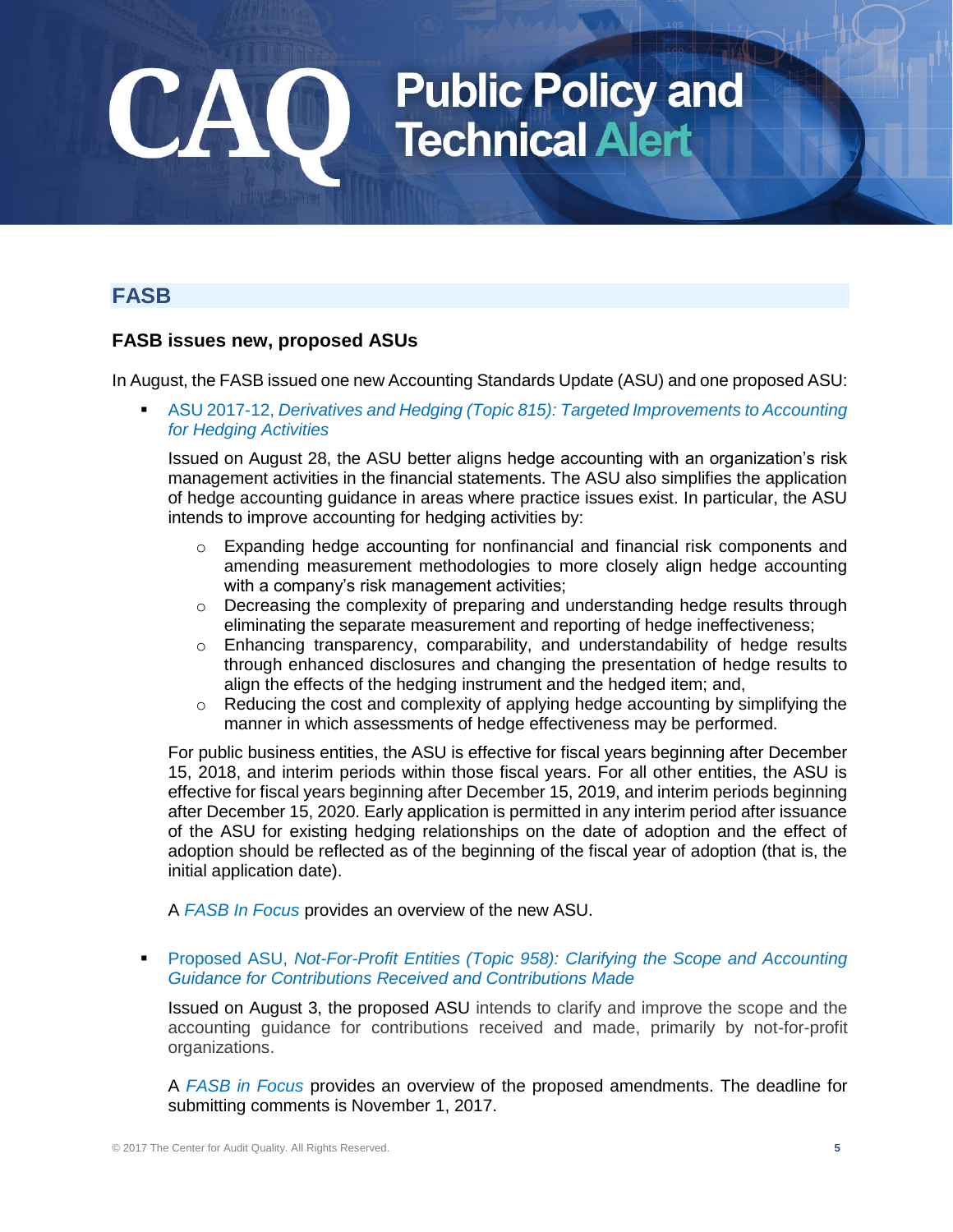# **International**

CA

### **Publication compares IAASB, PCAOB auditor reporting standards**

The International Auditing and Assurance Standards Board's (IAASB) Auditor Reporting Implementation Working Group on August 1 published *[The New Auditor's Report: A Comparison](http://www.ifac.org/publications-resources/new-auditor-s-report-comparison-between-iaasb-and-us-pcaob-standards)  [Between the IAASB and the US PCAOB Standards](http://www.ifac.org/publications-resources/new-auditor-s-report-comparison-between-iaasb-and-us-pcaob-standards)*. The publication illustrates the key similarities and differences between the [IAASB's new and revised auditor reporting standards](http://www.iaasb.org/new-auditors-report) issued in January 2015, and the PCAOB's proposed standard[, The Auditor's Report on an Audit of Financial](https://pcaobus.org/Rulemaking/Docket034/2017-001-auditors-report-final-rule.pdf)  [Statements When the Auditor Expresses an Unqualified Opinion.](https://pcaobus.org/Rulemaking/Docket034/2017-001-auditors-report-final-rule.pdf) It focuses primarily on the IAASB's concept of Key Audit Matters (KAMs) and the PCAOB's concept of Critical Audit Matters (CAMs). The comparison is presented in two formats: long form, which describes the similarities and differences between the standards, and a table, which provides a summary.

### **International standards boards outline observations for enhancing professional skepticism**

On August 14, the IAASB, the International Ethics Standards Board for Accountants (IESBA), and the International Accounting Education Standards Board (IAESB) published [observations](http://www.ifac.org/publications-resources/toward-enhanced-professional-skepticism) by their Professional Skepticism Working Group regarding exercising professional skepticism in an audit.

The publication provides the following key observations:

- Increased attention to business acumen is central to the exercise of professional skepticism;
- **Environmental factors can influence the ability to exercise professional skepticism;**
- Awareness of personal traits and biases is essential;
- Building in professional skepticism from the outset is key;
- **•** There is more that the three standard-setting boards can do, both in the immediate term and the longer term;
- Beyond audit, aspects of the concepts underlying professional skepticism may be relevant to all professional accountants; and,
- **EXECT** Standard setting alone will not be enough.

The document, *Toward Enhanced Professional Skepticism*, also highlights actions of the three boards regarding professional skepticism as it relates to auditors.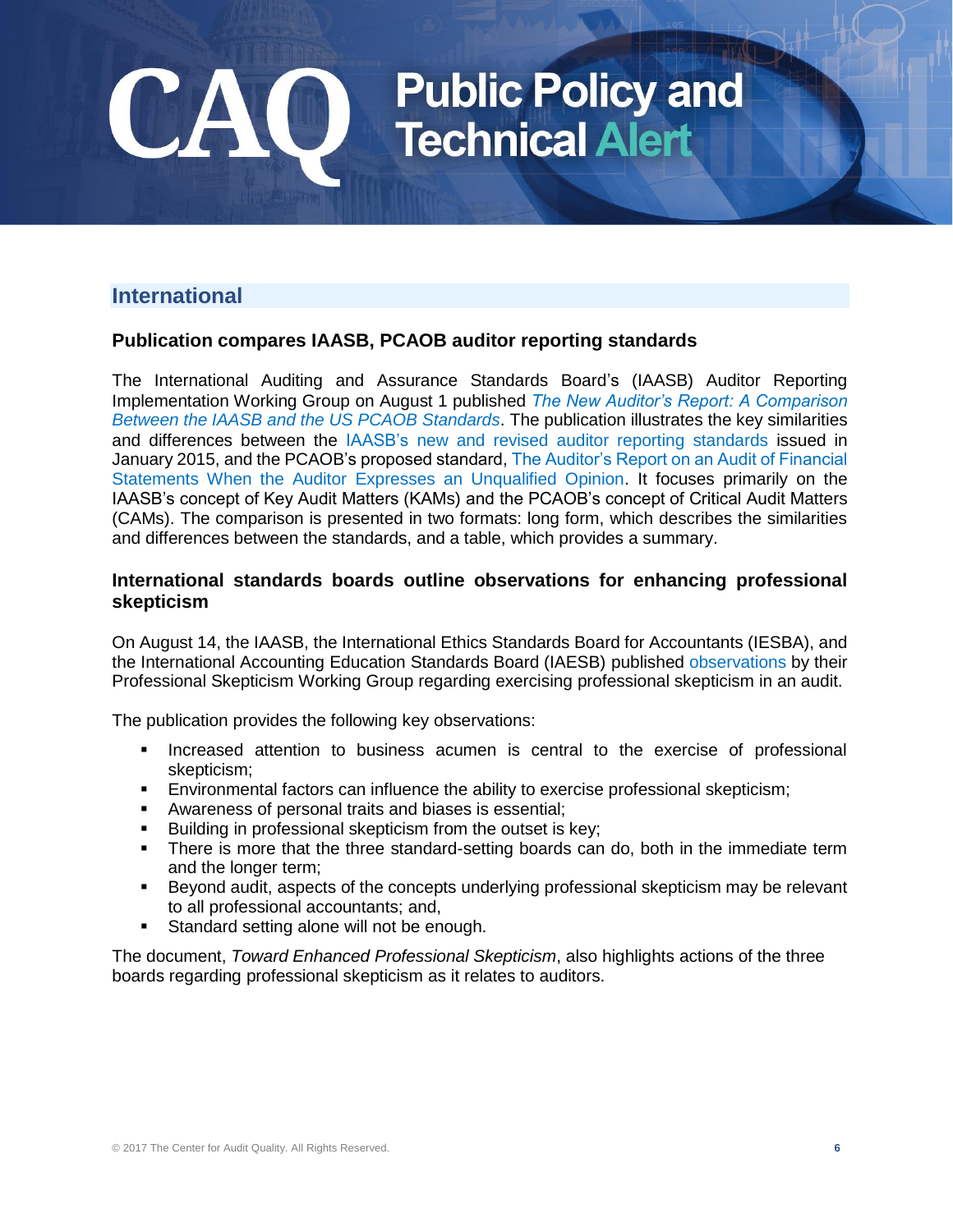# **CAQ Updates**

CA

## **CAQ submits comment letter to the IAASB on auditing accounting estimates**

The Center for Audit Quality (CAQ) on August 1 submitted [a comment letter](http://www.thecaq.org/iaasb-proposed-isa-540-auditing-accounting-estimates-and-related-disclosures) to the IAASB regarding its Proposed International Standard on Auditing 540 (Revised), [Auditing Accounting Estimates and](https://www.ifac.org/publications-resources/proposed-international-standard-auditing-540-revised-auditing-accounting)  [Related Disclosures.](https://www.ifac.org/publications-resources/proposed-international-standard-auditing-540-revised-auditing-accounting) Expressing its broad support for the IAASB's efforts, the CAQ provides a range of specific recommendations for changes to enhance the clarity of the proposed standard.

The full list of comment letters is available here.

### **CAQ submits comment letter to the SEC on proposed changes to auditor's report**

The CAQ on August 18 submitted a [comment letter](http://www.thecaq.org/sec-proposed-pcaob-rules-auditors-report) to the SEC on [SEC Release No. 34-81187,](https://www.sec.gov/rules/pcaob/2017/34-81187.pdf) PCAOB; *Notice of Filing of Proposed Rules on the Auditor's Report on an Audit of Financial Statements When the Auditor Expresses an Unqualified Opinion and Departures from Unqualified Opinions and Other Reporting Circumstances, and Related Amendments to Auditing Standards* the PCAOB's proposed rules on the auditor's report. The CAQ supports the PCAOB's efforts to enhance the auditor's reporting model to provide additional information to stakeholders in an increasingly complex business environment.

In its comment letter, the CAQ recommends that the SEC approach the implementation in a collaborative way with all members of the financial reporting supply chain to help manage the implementation process and related expectations of preparers, auditors and investors. It also provides the SEC with its views on activities that could promote a collaborative implementation of the standard, once approved by the SEC.

The full list of comment letters is available [here.](https://www.sec.gov/comments/pcaob-2017-01/pcaob201701.htm)

### **CAQ submits comment letter to the PCAOB on auditing accounting estimates, including fair value measurements**

On August 30, the CAQ submitted a [comment letter](http://www.thecaq.org/pcaob-proposed-auditing-standard-auditing-accounting-estimates-including-fair-value-measurements) to the PCAOB on the PCAOB's Proposed Auditing Standard, *[Auditing Accounting Estimates, Including Fair Value Measurements.](https://pcaobus.org/Rulemaking/Docket043/2017-002-auditing-accounting-estimates-proposed-rule.pdf)* In the letter, the CAQ supports the PCAOB's efforts to strengthen auditing practices in this area and provides a range of recommendations, drawing on both past CAQ comment letters and its 2015 framework, *[Auditing Accounting Estimates and Fair Value Measurements: A Framework](http://www.thecaq.org/auditing-accounting-estimates-and-fair-value-measurements-framework)*.

The full list of comment letters is available [here.](https://pcaobus.org/Rulemaking/Pages/docket-043-comments-auditing-accounting-estimates-fair-value-measurements.aspx)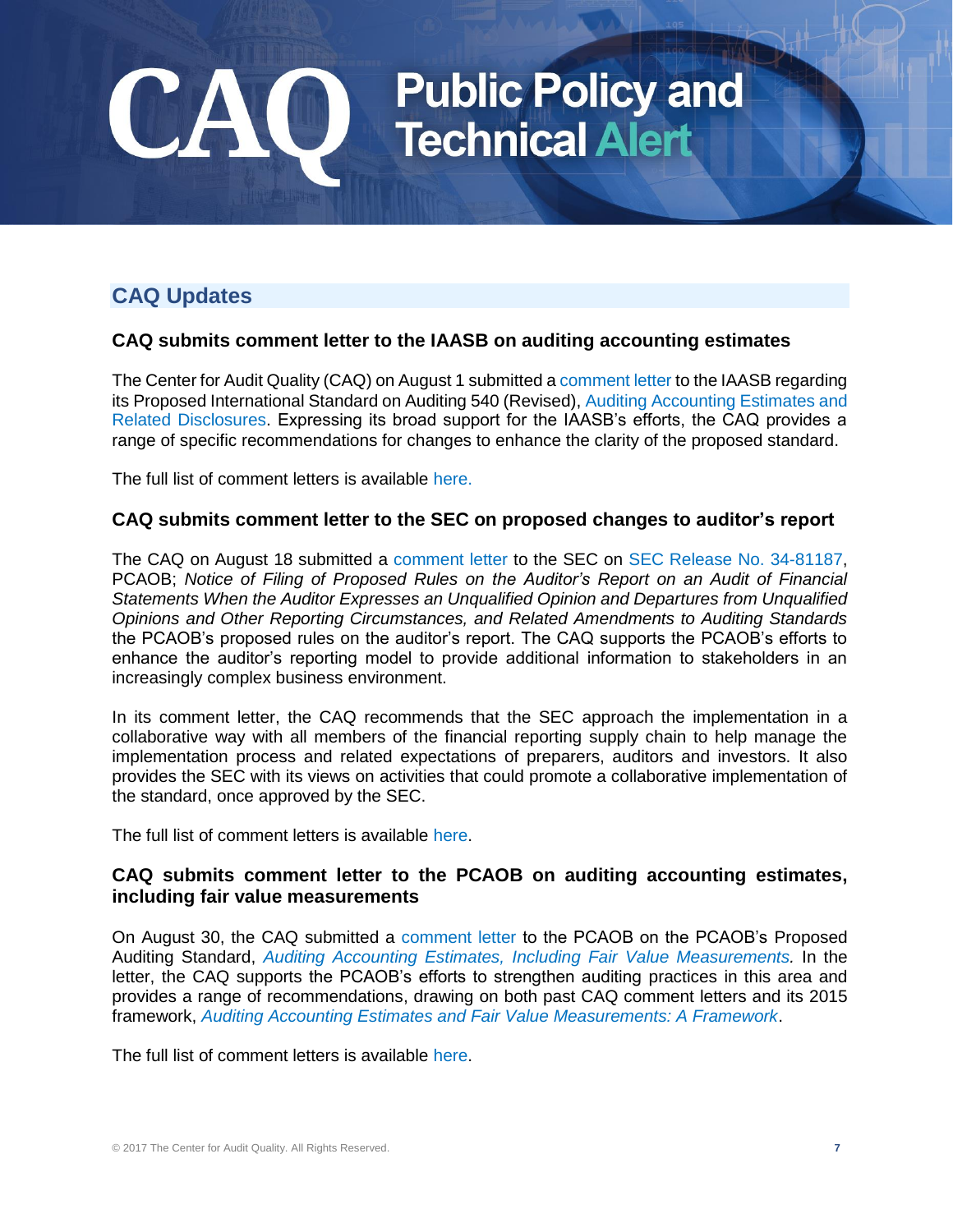## **CAQ submits comment letter to the PCAOB on auditor's use of the work of specialists**

Also on August 30, the CAQ submitted a [comment letter](http://www.thecaq.org/pcaob-proposed-amendments-auditing-standards-auditors-use-work-specialists) to the PCAOB on the PCAOB's [Proposed](https://pcaobus.org/Rulemaking/Docket044/2017-003-specialists-proposed-rule.pdf) [Amendments to Auditing Standards for Auditor's Use of the Work of Specialists.](https://pcaobus.org/Rulemaking/Docket044/2017-003-specialists-proposed-rule.pdf) In the letter, the CAQ supports the PCAOB's efforts to consider ways to further investor protection by strengthening the requirements for evaluating the work of a company's employed or engaged specialist and applying a risk-based supervisory approach to both auditor-employed and auditor-engaged specialists. The CAQ provides a range of recommendations focused on the areas where the CAQ believes additional clarity could be provided for the roles of specialists in the audit.

The full list of comment letters is available [here.](https://pcaobus.org/Rulemaking/Pages/docket-044-comments-auditors-use-work-specialists.aspx)

# **CAQ posts highlights of May 2017 IPTF meeting**

The CAQ posted on its website [highlights](http://www.thecaq.org/may-2017-iptf-joint-meeting-highlights) from the May 16, 2017 meeting of the International Practices Task Force (IPTF). The IPTF is a task force of the CAQ's SEC Regulations Committee. The issues discussed during the meeting include:

- Monitoring inflation in certain countries, including: South Sudan, Ukraine, Venezuela, Malawi, Sudan, Argentina, Libya, Suriname, Angola, Yemen, Egypt, and Mozambique;
- **FAST Act amendments to the Jumpstart our Business Startups (JOBS) Act and reporting** under International Financial Reporting Standards as Issued by the International Accounting Standards Board (IFRS);
- **·** IFRS Taxonomy for Foreign Private Issuers That Prepare Their Financial Statements in Accordance with IFRS; and,
- Non-GAAP Financial Measures under IFRS.

The next IPTF meeting has been scheduled for November 21, 2017.

### **CAQ, AAA Auditing Section issue call for research proposals as part of Access to Audit Personnel Program**

The CAQ and American Accounting Association (AAA) Auditing Section on August 24 [issued a](http://www.thecaq.org/caq-and-aaa-auditing-section-offer-researchers-sixth-annual-access-audit-personnel-program)  [call for research proposals](http://www.thecaq.org/caq-and-aaa-auditing-section-offer-researchers-sixth-annual-access-audit-personnel-program) as part of thei[r Access to Audit Personnel Program.](http://link.email.dynect.net/link.php?DynEngagement=true&H=WAA0HYy4enWklLGLVOCoftvRiKxkwcx7028A%2BNZlWSzSEaUD3cyAX3ChPLvfM5Dp9ImwPhfu9tesSVYXZOnLcggsJ1cdTXX7FyM0Io4W5uznBT4koH6C2A%3D%3D&G=0&R=http%3A%2F%2Fwww.thecaq.org%2Fresearch%2Faccess-audit-personnel-program&I=20170824130918.00000065bc5c%40mail6-33-usnbn1&X=MHwxMDQ2NzU4OjU5OWVjZmZiNWZlYzE0OTRmNzg0MjBmYTs%3D&S=IQSzux-M-q5kf6Qd4fpLbnQVjJk_l_3KQ13ZKaQJf-g) Launched in 2012, Access to Audit Personnel is a program designed to connect academics with audit practitioners who can participate in research projects.

Applicants must submit a proposal that outlines the theory and hypotheses to be tested in the experiment along with a data collection protocol that is in an advanced stage of development. A review committee of well-respected senior academics and audit partners assess the proposals based on methodological soundness, potential contribution to academic literature, and ability to address important research questions that are relevant to practice. The deadline for submitting proposals is February 1, 2018.

© 2017 The Center for Audit Quality. All Rights Reserved. **8**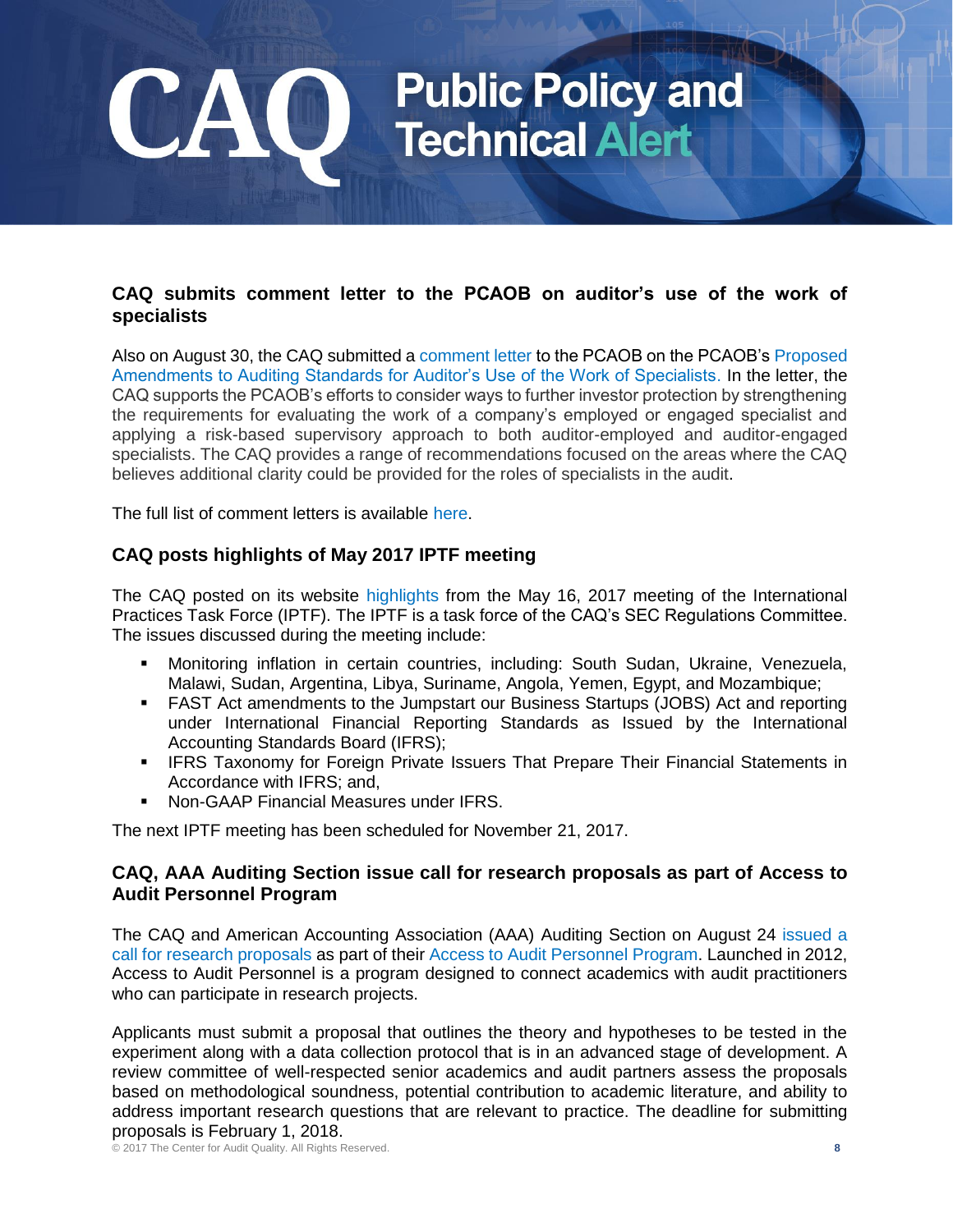# **CAO** Public Policy and

# **CAQ welcomes Chris Alabi as Professional Practice Fellow**

Chris Alabi has joined the CAQ as a Professional Practice Fellow, the CAQ [announced](http://thecaq.org/caq-welcomes-chris-alabi-professional-practice-fellow) on August 4. In this role, Alabi will help guide the CAQ's professional practice and public policy activities.

Alabi joins the CAQ from PwC, where he was a senior manager in the firm's national office charged with developing and maintaining the firm's methodology, policies, tools, and templates. Prior to this role, he served in PwC's assurance practices in San Jose, California and PwC UK With more than 12 years of experience serving public and privately owned companies in the US and Europe, Alabi has led multinational audits under US GAAP, UK GAAP, and IFRS.

### **CAQ issues new 'Profession in Focus' video**

The CAQ issued one new episode of its online series, *Profession in Focus*:

[Episode 50](https://www.youtube.com/watch?v=cr7G8SZCEz8&feature=youtu.be) features a conversation on cybersecurity with Rear Admiral (Ret.) David G. Simpson. With decades of information and communications technology experience supporting the Department of Defense and other federal agencies, Simpson provides cybersecurity advice and insights, including a view on why companies must stay proactive and organized in the face of cybersecurity threats.

# **Upcoming Events**

#### **September 11**

FASB Webcast: Proposed Improvements to Not-for-Profit Grant and Contribution Accounting ([Link](https://event.webcasts.com/starthere.jsp?ei=1159063&tp_key=a0f9363972))

**September 11-13** AICPA National Conference on Banks and Savings Institutions, Washington, DC [\(Link\)](http://www.aicpastore.com/Accounting/IndustryspecificGuidance/DepositLending/aicpa-national-conference-on-banks---savings-insti/PRDOVR~PC-BANK/PC-BANK.jsp?cm_vc=HOMECONF)

**September 18-22** IAASB Meeting, New York, NY [\(Link\)](http://www.iaasb.org/meetings/new-york-usa-16)

**September 24-27** Investment Company Institute Tax and Accounting Conference, San Antonio, TX [\(Link\)](https://www.ici.org/events)

**September 25** FASB Webcast: Accounting Standards Update on Hedging [\(Link\)](http://fasb.org/cs/ContentServer?c=Page&pagename=FASB%2FPage%2FSectionPage&cid=1176169280923)

**October 1-4** NACD Global Board Leaders' Summit, National Harbor, MD [\(Link\)](https://www.nacdonline.org/summit/#/agenda/41088)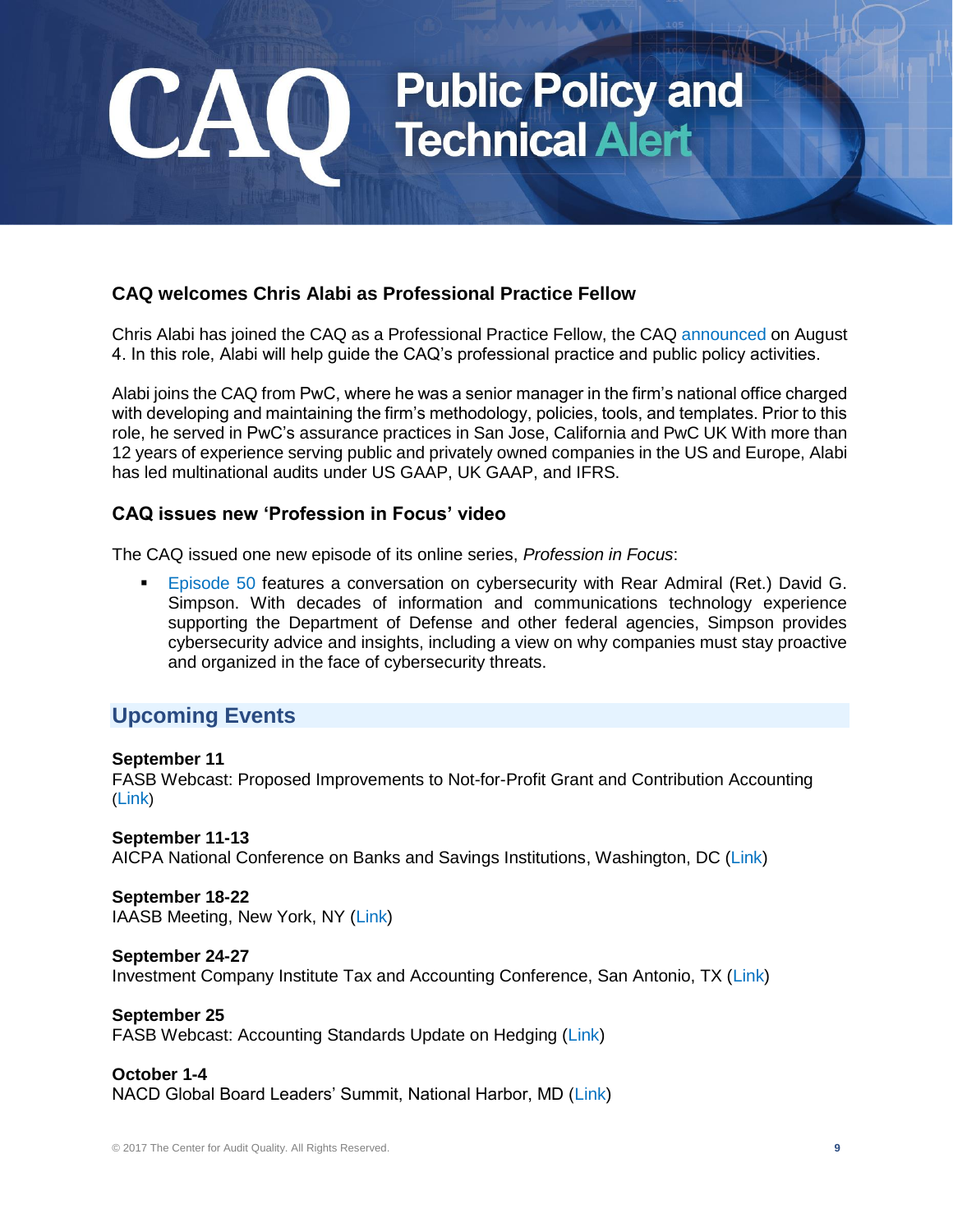# **CAO** Public Policy and

**October 11-12** AICPA and SIFMA FMS National Conference on the Securities Industry, New York, NY or Webcast ([Link](https://www.sifma.org/event/aicpa-fms/))

**October 20** PCAOB Forum for Auditors of Broker-Dealers, Las Vegas, NV [\(Link\)](https://pcaobus.org/News/Events/Pages/10202017-Las-Vegas-Broker-Dealer-Auditor-Forum.aspx)

**October 23-24** SIFMA Annual Meeting: The Capital Markets Conference, Washington, DC [\(Link\)](http://sifmaannualmeeting.org/)

### **October 26-27**

American Law Institute Conference: Accountants' Liability 2017, Emerging Challenges Facing the Profession, Washington, DC ([Link](https://www.ali-cle.org/index.cfm?fuseaction=courses.course&course_code=CZ008&utm_source=PR_Newswire&utm_medium=pdf&utm_campaign=cz008_press_release))

**October 29-November 1** National Association of State Boards of Accountancy Annual Meeting, New York, NY [\(Link\)](https://www.nasba.org/blog/2011/01/25/annualmeeting2017/)

**November 6-8** AICPA Oil & Gas Conference, Denver, CO [\(Link\)](http://www.aicpastore.com/ManagementAccounting/aicpa-oil---gas-conference/PRDOVR~PC-OIL/PC-OIL.jsp)

**November 13-14** FEI Current Financial Reporting Issues Conference, New York, NY [\(Link\)](https://www.financialexecutives.org/Events/Conferences/Current-Financial-Reporting-Issues-Conference-Nove.aspx)

**November 29-30** PCAOB Standing Advisory Group Meeting, Washington, DC [\(Link\)](https://pcaobus.org/News/Events/Pages/SAG-meeting-Nov-2017.aspx)

**December 4-6** AICPA Conference on Current SEC and PCAOB Developments, New York, NY [\(Link\)](http://www.aicpastore.com/InternationalAccounting/aicpa-conference-on-current-sec-and-pcaob-developm/PRDOVR~PC-SECNY/PC-SECNY.jsp)

**December 7** PCAOB Forum for Auditors of Broker-Dealers, Jersey City, NJ [\(Link\)](https://pcaobus.org/News/Events/Pages/120720174-Broker-Dealer-Auditor-Forum-Jersey-City.aspx)

**December 11-15** IAASB Meeting, New York, NY [\(Link\)](http://www.iaasb.org/meetings/new-york-usa-17)